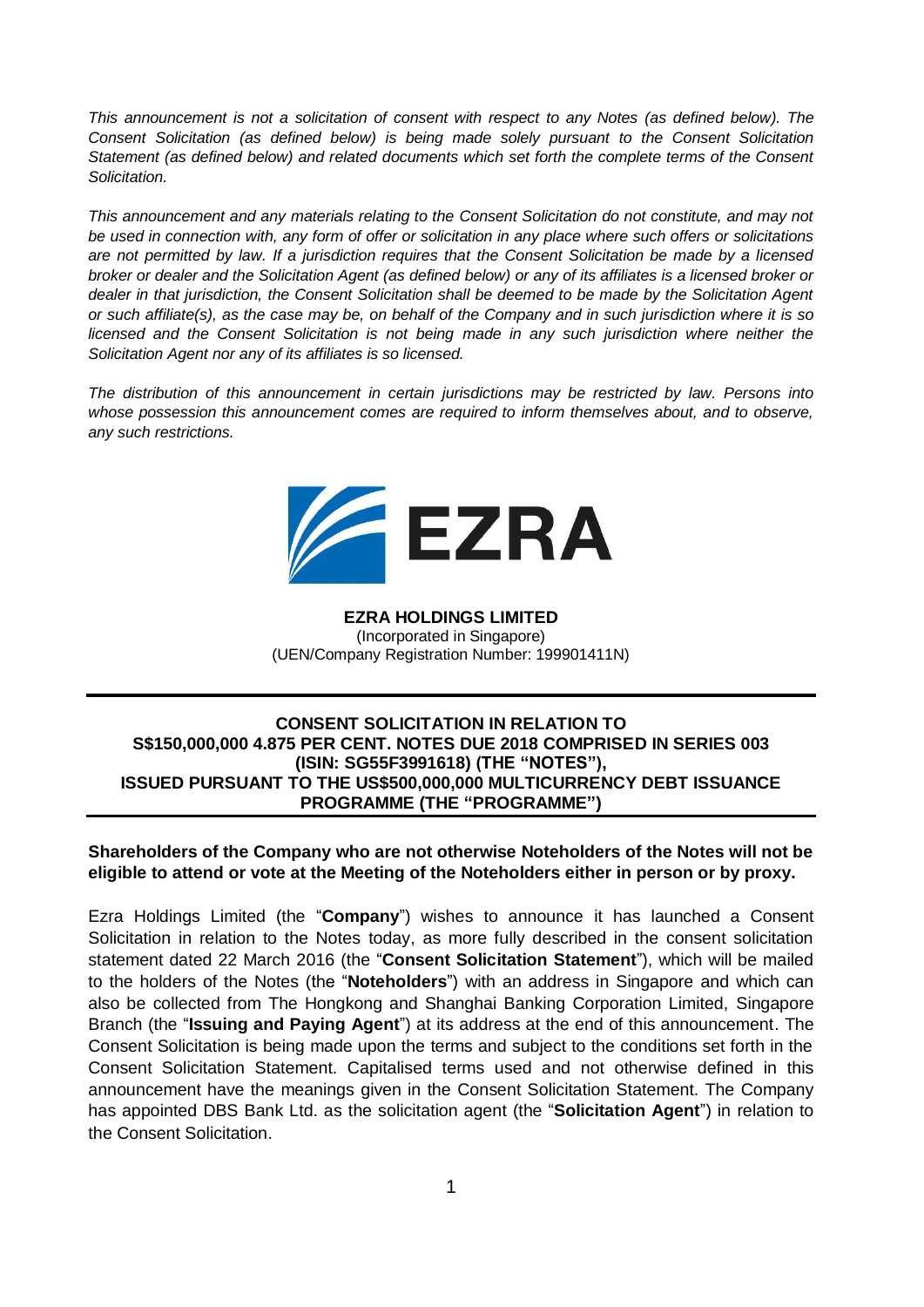#### *Rationale for the Proposal*

The Company is convening a meeting of Noteholders seeking approval by an Extraordinary Resolution from Noteholders to, *inter alia*, make certain amendments to the Trust Deed and the Notes, all as more fully described in the section entitled "The Proposal – 2. Terms of the Proposal" (the "**Proposal**") in the Consent Solicitation Statement. The consent of the Noteholders is sought for the Proposal and for such consequential changes as may be necessary or expedient to give effect to the actions and modifications referred to in the Extraordinary Resolution.

Since the establishment of the Programme, the Company has been proactively undertaking strategic initiatives to develop its three key business units  $-$  (i) the subsea services business ("**EMAS AMC**"), (ii) the offshore support and production services business, EMAS Offshore Limited and (iii) its engineering and fabrication business, Triyards Holdings Limited ("**Triyards**").

In October 2012, Triyards was listed by way of introduction on the Main Board of the Singapore Exchange Securities Trading Limited ("**SGX-ST**"). In October 2014, EMAS Offshore Limited completed a secondary listing on the Main Board of the SGX-ST.

The Company has taken steps to develop its subsea services business. In August 2015, it entered into a strategic agreement with Chiyoda Corporation ("**Chiyoda**") to invest in the Company's subsea services business to form EMAS CHIYODA Subsea – a 50:50 joint venture (the "**Subsea Services Joint Venture**"), which is expected to provide strategic, operational and financial benefits to both the Company and Chiyoda. The partnership with Chiyoda is expected to create opportunities for EMAS AMC to expand its subsea-to-surface offering and provide more value to clients and partners. Following completion of the proposed Subsea Services Joint Venture (which is expected to take place in the first half of 2016), the Company believes that EMAS CHIYODA Subsea will be better positioned to capitalise on market opportunities as well as manage risks arising from fluctuating market conditions.

Since 2014, the persistently low oil prices have escalated the ongoing cuts in global exploration and production capital expenditure. The sustained downturn in oil company expenditure continues to result in lower industry activity and the timing of new awards to market remains uncertain. Declining charter rates and excess capacity have affected the financial performance and fleet utilisation of subsea and offshore players. Consequently, the Company and its subsidiaries (the "**Group**") are likely to face strong headwinds in the foreseeable future. Nevertheless, the Company remains focused on improving operational efficiencies, and has undertaken cost savings initiatives, such as optimising vessel operating expenses and staffing requirements and streamlining support functions in an effort to reduce the Group's operating costs and administrative expenses.

As a matter of prudency, the Company has also proactively taken steps to further evaluate its financial covenants as part of its overall capital management. In order to provide for increased operational and financial flexibility in light of the softer market conditions facing the global economy and the oil and gas sector, the Company believes that pre-emptive steps should be taken with respect to its financial management strategies and accordingly proposes to provide for a cure mechanism for the financial half-years ending on 29 February 2016, 31 August 2016,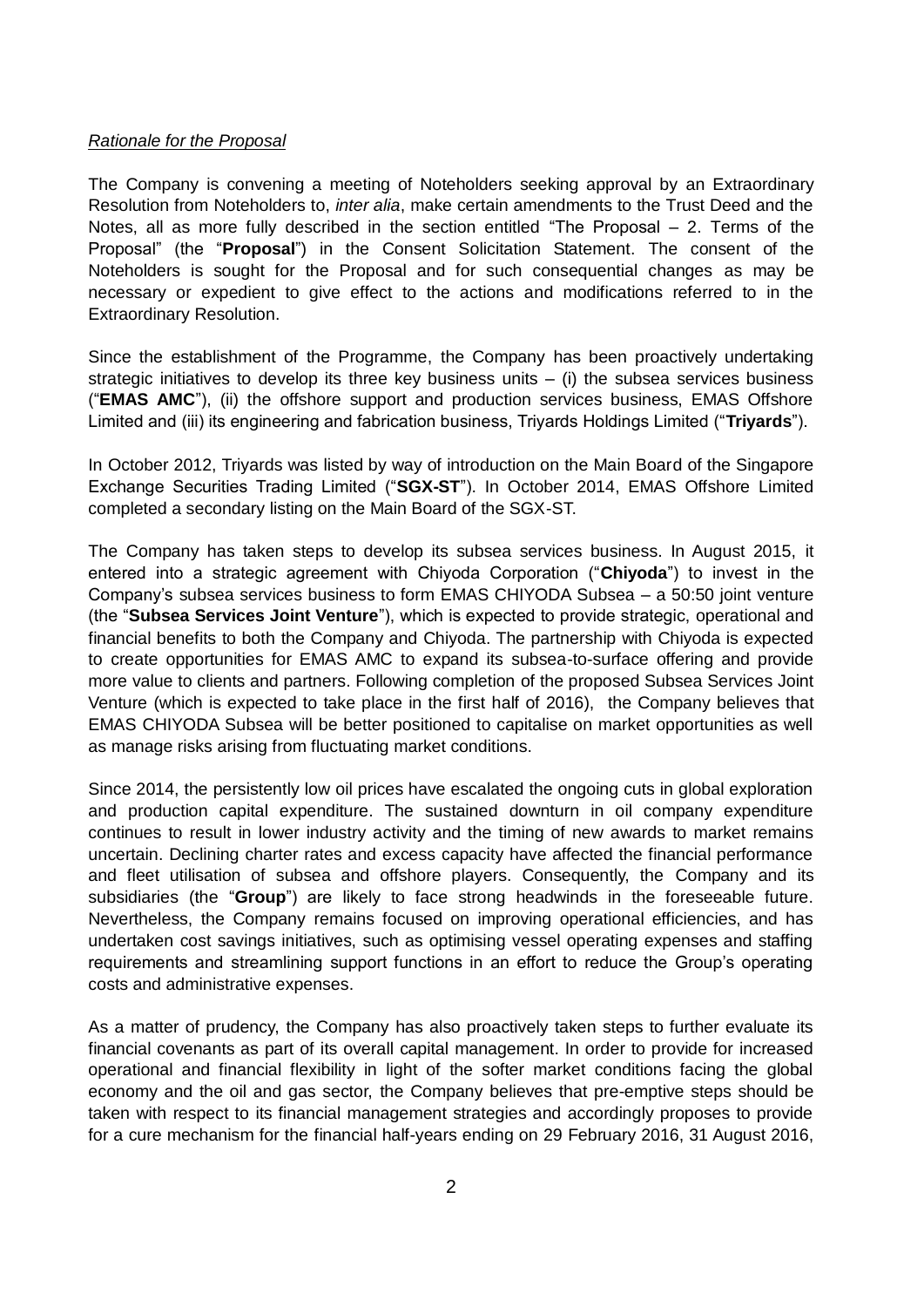28 February 2017, 31 August 2017 and 28 February 2018 to the ratio of the Consolidated EBITDA to the Consolidated Interest Expense (the "**Interest Coverage Ratio**") currently provided for as one of the financial covenants in the Trust Deed and the Conditions, as described below:

The Company proposes to establish an interest service reserve account (the "**Interest Service Reserve Account**") for the Notes to be secured in favour of HSBC Institutional Trust Services (Singapore) Limited, acting in its capacity as trustee for the Noteholders (the "**Trustee**")**.** In the event the Interest Coverage Ratio falls below:

- (i) 1.75:1 in respect of the financial half-years ended 29 February 2016 and ending on 31 August 2016;
- (ii) 2.5:1 in respect of the financial half-years ending on 28 February 2017 and 31 August 2017; and
- (iii) 3.0:1 in respect of the financial half-year ending on 28 February 2018,

(but not less than 1.0:1 in the case of the financial half-years ending on 31 August 2017 and 28 February 2018 only), the Company will make a one-time deposit into the Interest Service Reserve Account such that the amount standing to the credit of the Interest Service Reserve Account is not less than the interest reserve balance (the "**Interest Reserve Balance**"). The Interest Reserve Balance for each respective financial halfyear is as follows:

- (a) in respect of the financial half-years ended 29 February 2016 and ending on 31 August 2016 and 28 February 2017 (each, a "**Suspension Test Period**"), an amount equal to the interest payable on all the outstanding Notes on the two successive Interest Payment Dates following the relevant Determination Date in respect of the Fixed Rate Interest Periods ending on such Interest Payment Dates; and
- (b) in respect of the financial half-years ending on 31 August 2017 and 28 February 2018 (each, a "**Post-suspension Test Period**"), an amount equal to the interest payable on all the outstanding Notes on the Interest Payment Date immediately following the relevant Determination Date in respect of the Fixed Rate Interest Period ending on such Interest Payment Date.

In the event that moneys are deposited into the Interest Service Reserve Account, such moneys may not be withdrawn by the Company even if the Interest Coverage Ratio set out above is achieved for any of the Suspension Test Periods. For the avoidance of doubt, the Company may only effect withdrawals from the Interest Service Reserve Account on the specific Interest Payment Date or maturity date set out below. In respect of any of the Post-suspension Test Periods, the Company may effect a withdrawal for the purposes of paying amounts due and payable on the Notes of an amount equal to:

(a) (in respect of the Interest Payment Date falling on or about 24 October 2017) any excess over the Interest Reserve Balance in accordance with the provisions of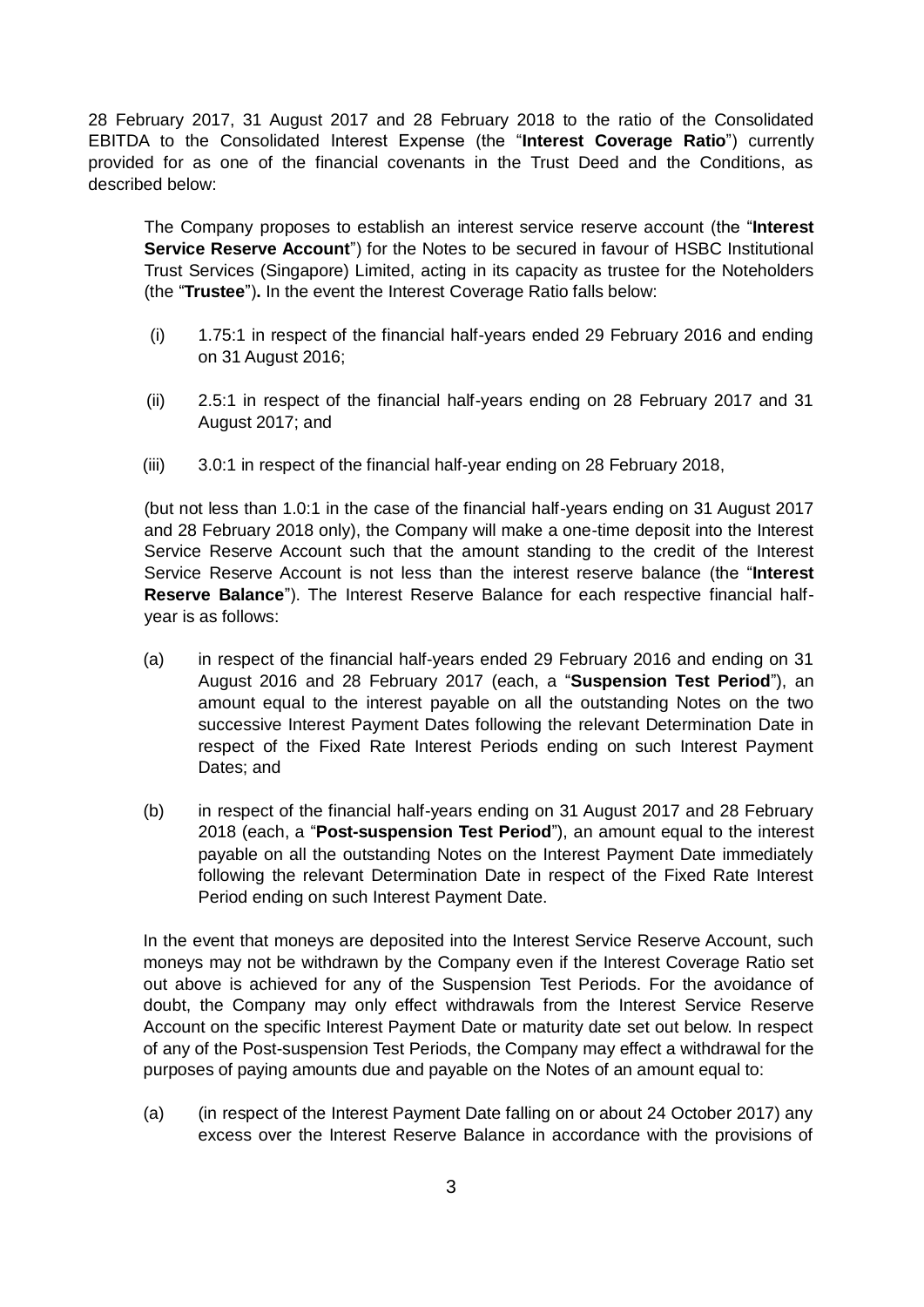the Account Bank Agreement, provided that the compliance certificate referred to in Clause 16.9 of the Trust Deed confirming that the Interest Coverage Ratio is not less than 1.0:1 in respect of the financial half-year ending on 31 August 2017 has been delivered to the Trustee; and

(b) (in respect of the maturity date falling on or about 24 April 2018) all amounts standing to the credit of the Interest Service Reserve Account in accordance with the provisions of the Account Bank Agreement.

In the event that the Interest Coverage Ratio is less than 1.0:1 for any of the Postsuspension Test Periods, the Company will not be permitted to utilise the cure mechanism and will be in breach of Clause 7.2.3 of the Trust Deed and Condition 4(b)(iii) of the Notes.

|                                          | <b>Test Periods</b><br>(financial half-<br>year ended or<br>ending on) | In the event the<br><b>Interest</b><br><b>Coverage Ratio</b><br>falls below | <b>Interest</b><br><b>Reserve</b><br><b>Balance (as a</b><br>multiple of the<br>number of<br>interest<br>periods) | <b>Withdrawal of</b><br>moneys from<br>the Interest<br><b>Service Reserve</b><br><b>Account</b> |
|------------------------------------------|------------------------------------------------------------------------|-----------------------------------------------------------------------------|-------------------------------------------------------------------------------------------------------------------|-------------------------------------------------------------------------------------------------|
| <b>Suspension Test</b><br><b>Periods</b> | 29 February<br>2016                                                    | 1.75:1                                                                      | 2                                                                                                                 | No withdrawal is<br>permitted.                                                                  |
|                                          | 31 August 2016                                                         | 1.75:1                                                                      | $\overline{2}$                                                                                                    |                                                                                                 |
|                                          | 28 February<br>2017                                                    | 2.5:1                                                                       | $\overline{2}$                                                                                                    |                                                                                                 |
| Post-suspension<br><b>Test Periods</b>   | 31 August 2017                                                         | 2.5:1 (but no<br>lower than $1.0:11$                                        | $1^2$                                                                                                             | Withdrawal is<br>permitted but                                                                  |
|                                          | 28 February<br>2018                                                    | 3.0:1 (but no<br>lower than<br>$1.0:1^{1}$                                  | $1^2$                                                                                                             | only<br>for the purposes<br>οf<br>paying amounts<br>due and payable<br>on the Notes.            |

A summary of the cure mechanism set out above is as follows:

As a result of the implementation of the cure mechanism, the Trust Deed and the Conditions of the Notes will be amended to permit the creation of security by the Company over any interest service reserve account in respect of the Notes in favour of the Trustee and to include consequential provisions in the Trust Deed relating to the Interest Service Reserve Account, the Trustee's powers of enforcement of the security created by the Account Charge, the application of moneys received by the Trustee pursuant to an enforcement of the security created by the Account Charge and the rights and duties of, and the protections afforded to, the Trustee for all actions taken by it in respect of the Interest Service Reserve Account.

 $\overline{a}$ 

<sup>1</sup> The Company will not be permitted to utilise the cure mechanism and will be in breach of Clause 7.2.3 of the Trust Deed and Condition 4(b)(iii) of the Notes if the Interest Coverage Ratio is less than 1.0:1 for any of the Post-suspension Test Periods. During the Post-suspension Test Periods, the Interest Reserve Balance equivalent to the amount payable in respect of one

interest period is intended to cover the interest payable on the maturity date of the Notes.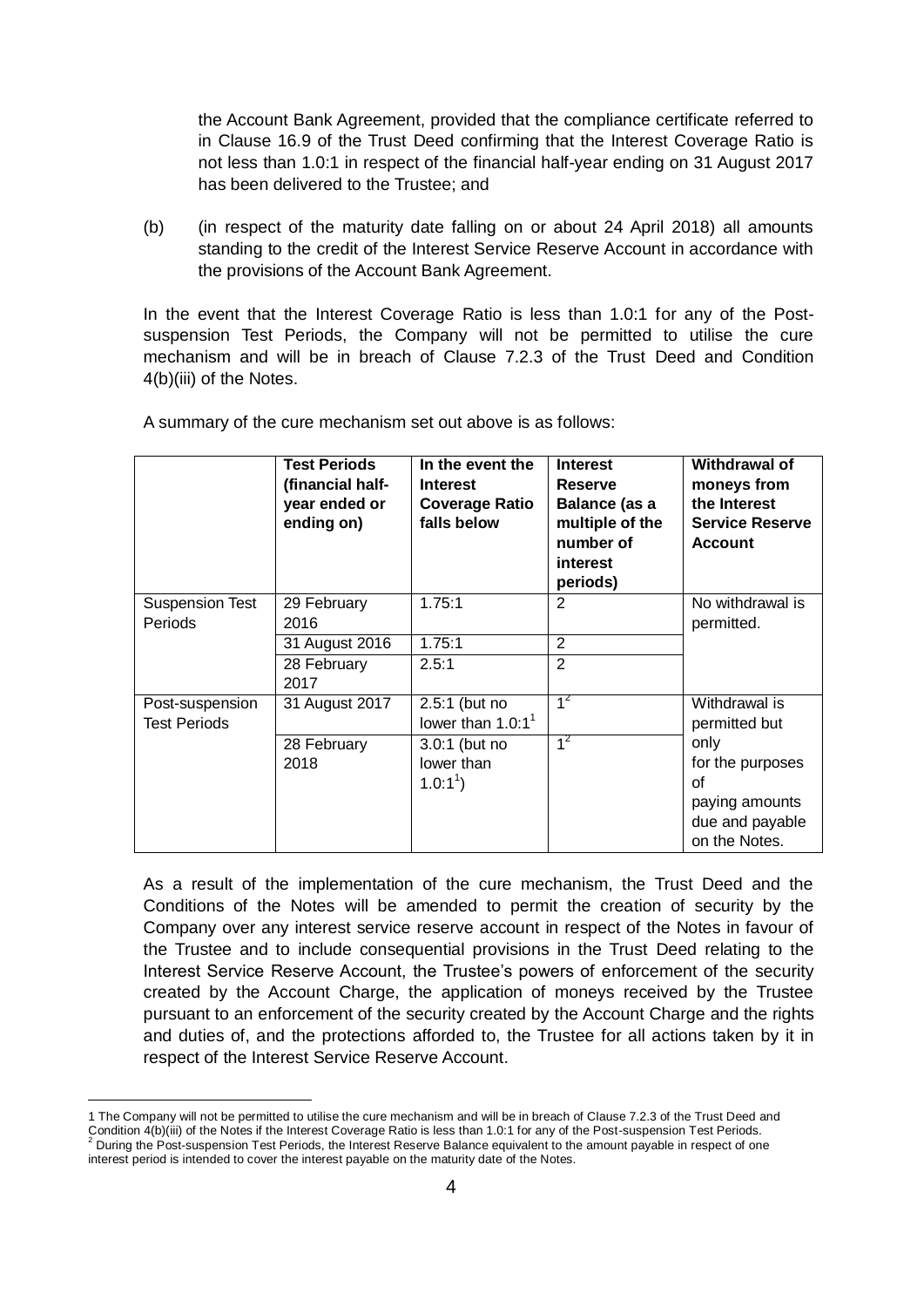As at the date of this announcement, the Company is in the process of preparing its financial statements for the financial half-year ended 29 February 2016 and the results in respect of the financial half-year ended 29 February 2016 are not yet available. In addition to its proposal to introduce the cure mechanism as described above, as a precautionary measure to avoid any potential non-compliance with Clause 7.2.3 of the Trust Deed and Condition 4(b)(iii) of the Notes, the Company proposes to obtain, *inter alia*, waiver(s) for any non-compliance or any potential non-compliance with Clause 7.2.3 of the Trust Deed and Condition 4(b)(iii) of the Notes, in respect of the financial half-year ended 29 February 2016.

# *Consent Fees*

Subject to the fulfilment of the Settlement Conditions, Noteholders who deliver, or arrange to have delivered on their behalf, valid Voting Instructions on or prior to the Early Consent Fee Deadline to the Issuing and Paying Agent to have their votes cast in favour of the Extraordinary Resolution at the Meeting (and such Voting Instructions have not been validly revoked) will be eligible to receive a one-time fee of 0.50 per cent. in principal amount of the Notes in respect of which such votes were cast (being S\$1,250 per S\$250,000 in principal amount of such Notes) less any bank charges, which shall be borne by such Noteholders (the "**Early Consent Fee**") in respect of the Notes which are the subject of such Voting Instructions.

Subject to the fulfilment of the Settlement Conditions, Noteholders who (a) vote in favour of the Extraordinary Resolution at the Meeting or (b) deliver, or arrange to have delivered on their behalf, valid Voting Instructions after the Early Consent Fee Deadline but on or prior to the Expiration Time to the Issuing and Paying Agent to have their votes cast in favour of the Extraordinary Resolution at the Meeting (and such Voting Instructions have not been validly revoked) will not be eligible for the Early Consent Fee and will instead receive a one-time fee of 0.25 per cent. in principal amount of the Notes in respect of which such votes were cast (being S\$625 per S\$250,000 in principal amount of such Notes) less any bank charges, which shall be borne by such Noteholders (the "**Normal Consent Fee**") in respect of the Notes which are the subject of such Voting Instructions or votes at the Meeting. For the avoidance of doubt, Noteholders who are eligible to receive the Early Consent Fee will not additionally receive the Normal Consent Fee.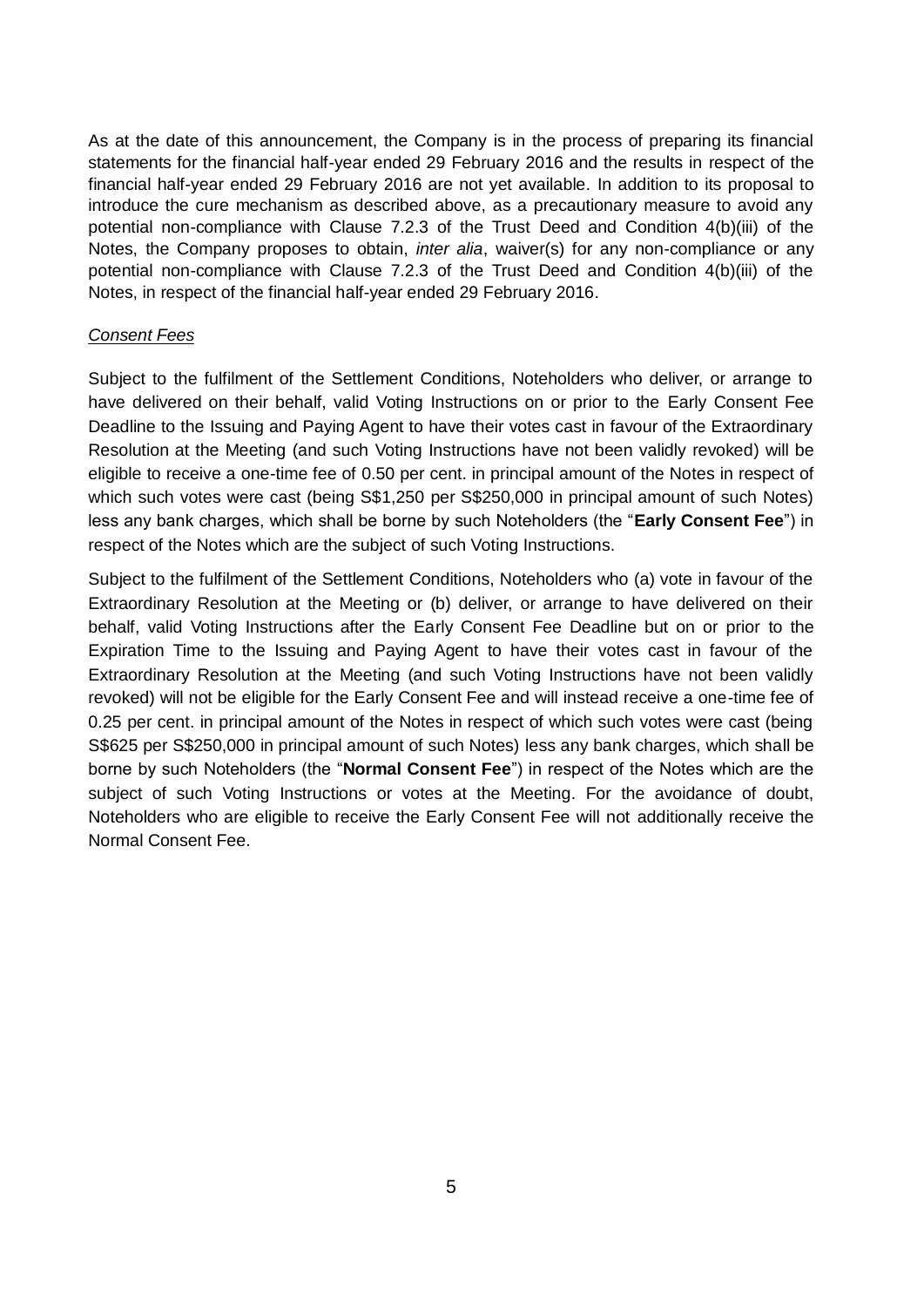#### *Expected Timetable*

of the Second Supplemental Trust Deed

Set forth below is the currently expected summary timetable for the Consent Solicitation, including the expected date for the notice of the results from the Consent Solicitation. See also "Expected Timetable" in the Consent Solicitation Statement.

| <b>Event</b>                                                                                                                                                                                                             | <b>Date and Time</b>                                                                                                                                                                                    |  |  |
|--------------------------------------------------------------------------------------------------------------------------------------------------------------------------------------------------------------------------|---------------------------------------------------------------------------------------------------------------------------------------------------------------------------------------------------------|--|--|
| Launch                                                                                                                                                                                                                   | 22 March 2016.                                                                                                                                                                                          |  |  |
| <b>Early Consent Fee Deadline</b>                                                                                                                                                                                        | 5.00 p.m. (Singapore time) on 4 April 2016.                                                                                                                                                             |  |  |
| <b>Expiration Time</b>                                                                                                                                                                                                   | 10.00 a.m. (Singapore time) on 11 April<br>2016.                                                                                                                                                        |  |  |
| Time and date of the Meeting                                                                                                                                                                                             | 10.00 a.m. (Singapore time) on 13 April<br>2016.                                                                                                                                                        |  |  |
| Notice of results of Meetings                                                                                                                                                                                            | As soon as reasonably practicable and, in<br>any event, not later than 14 days following<br>the Meeting (or, if applicable, any adjourned<br>Meeting).                                                  |  |  |
| (Subject to the fulfilment of the Settlement<br>Conditions) the date(s) for the payment of the<br>Early Consent Fee or (as the case may be)<br>the Normal Consent Fee to the Noteholders<br>eligible to receive such fee | On or around 13 April 2016 and, in any<br>event, not less than five business days after<br>the passing of the Extraordinary Resolution<br>at the Meeting (or, if applicable, any<br>adjourned Meeting). |  |  |
| (If the Extraordinary Resolution for the Notes<br>is duly passed at the Meeting or, if applicable,<br>any adjourned Meeting) the date of entry into                                                                      | As soon as reasonably practicable, on or<br>after the date of payment of the Early<br>Consent Fee or (as the case may be) the                                                                           |  |  |

Provided that the Settlement Conditions are fulfilled, the Early Consent Fee or (as the case may be) the Normal Consent Fee will be credited to the account of the Noteholder eligible to receive such fee on or around 13 April 2016, and in any event, by not later than five business days after the passing of the Extraordinary Resolution at the Meeting. The Company may elect to waive any Settlement Condition at its sole and absolute discretion.

Normal Consent Fee.

The quorum required at the Meeting for the passing of the Extraordinary Resolution shall be two or more persons present holding Voting Certificates or being proxies and holding or representing in aggregate not less than a clear majority of the principal amount of the Notes for the time being outstanding and at an adjourned meeting any proportion of the Notes for the time being outstanding. No business (except choosing a chairman) shall be transacted unless the requisite quorum is present at the commencement of business.

If a quorum is not present within 15 minutes from the time initially fixed for the Meeting, it shall be adjourned until such date, not less than 14 days nor more than 42 days later, and time and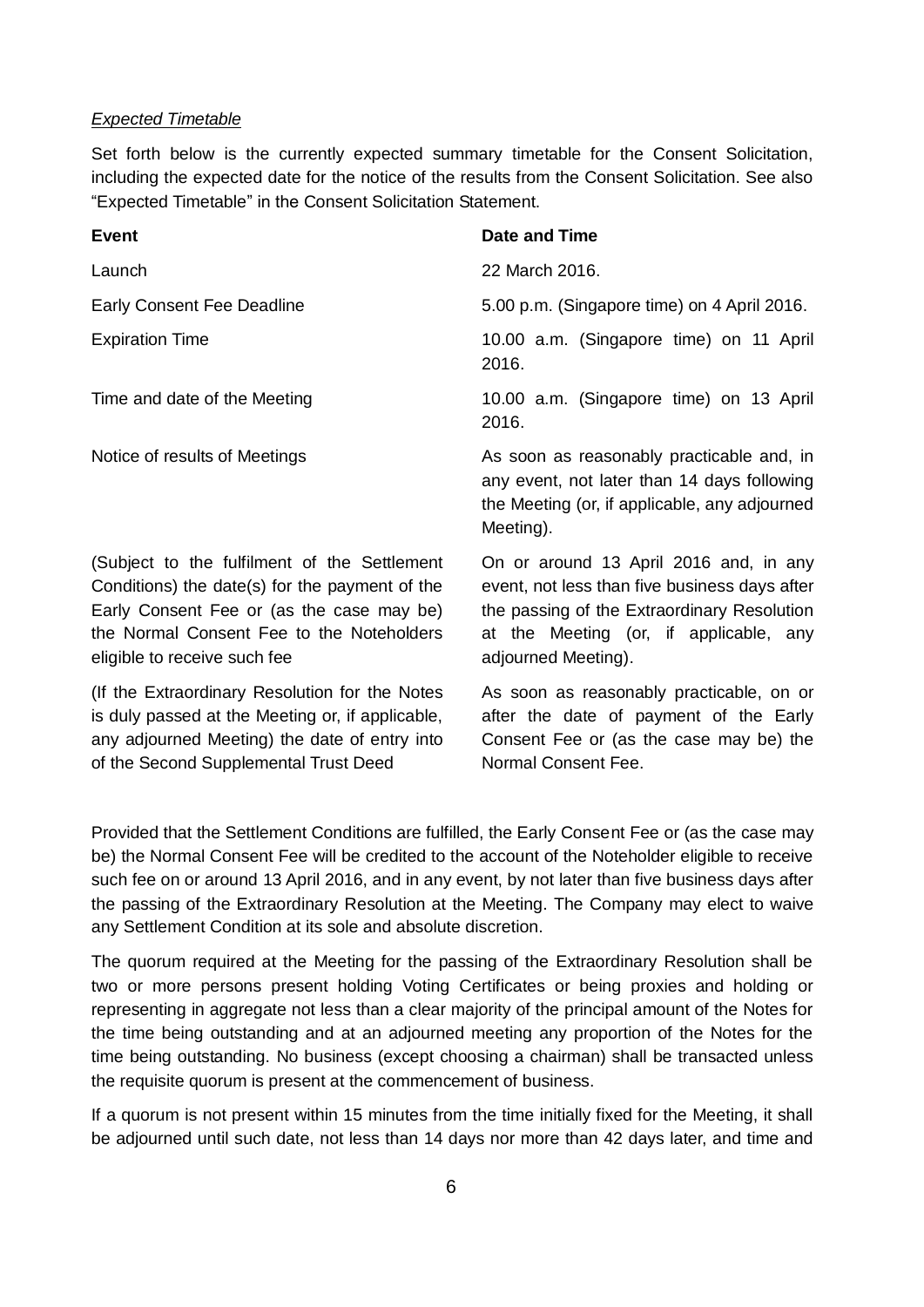place as the chairman of the Meeting may decide. If a quorum is not present within 15 minutes from the time fixed for such Meeting, the Meeting shall be dissolved. At least 10 days' notice of a Meeting adjourned through want of a quorum shall be given in the same manner as for an original meeting and that notice shall sate the quorum required at the adjourned Meeting.

Voting Certificates obtained and Voting Instructions given in respect of the Meeting (unless validly revoked pursuant to the terms of the Consent Solicitation) shall remain valid for such adjourned meeting.

The Extraordinary Resolution proposed at the Meeting would need to be passed by a majority consisting of at least 75 per cent. of the persons voting thereat upon a show of hands or if a poll is duly demanded by a majority consisting of at least 75 per cent. of the votes cast on such poll. The Extraordinary Resolution of the Noteholders shall be binding upon all the Noteholders whether present or not present at such Meeting and upon all Couponholders (as defined in the Trust Deed) and each of them shall be bound to give effect to it accordingly.

Subject to applicable law and the provisions of the Trust Deed and as provided herein, the Company may, in its sole discretion, re-open, amend, waive any condition of or terminate the Consent Solicitation at any time prior and up to the Expiration Time. If, in the opinion of the Company (in consultation with the Solicitation Agent), any amendment to the terms of the Consent Solicitation is material, the Company may extend the Early Consent Fee Deadline and/or the Expiration Time. Notice will be given to the Noteholders by the Company if the terms of the Consent Solicitation are amended, extended or if the Consent Solicitation is terminated.

If the Company is required to make an announcement relating to an extension, re-opening, amendment, waiver of any condition of or termination of the Consent Solicitation, such announcement will be made in accordance with all applicable laws, rules and regulations via (i) the issue of a press release and/or (ii) the website of the SGX-ST. The Company will make any such announcement as promptly as practicable.

Questions and requests for further information and assistance in relation to the Consent Solicitation or the Consent Solicitation Statement may be directed to DBS Bank Ltd., in its capacity as solicitation agent, during normal office hours at its address and email address set forth below. Questions or requests for assistance in connection with the submission or delivery of Voting Instructions and/or Voting Instruction Forms may be directed to The Hongkong and Shanghai Banking Corporation Limited, Singapore Branch, in its capacity as issuing and paying agent, during normal office hours at its address and telephone number set forth below.